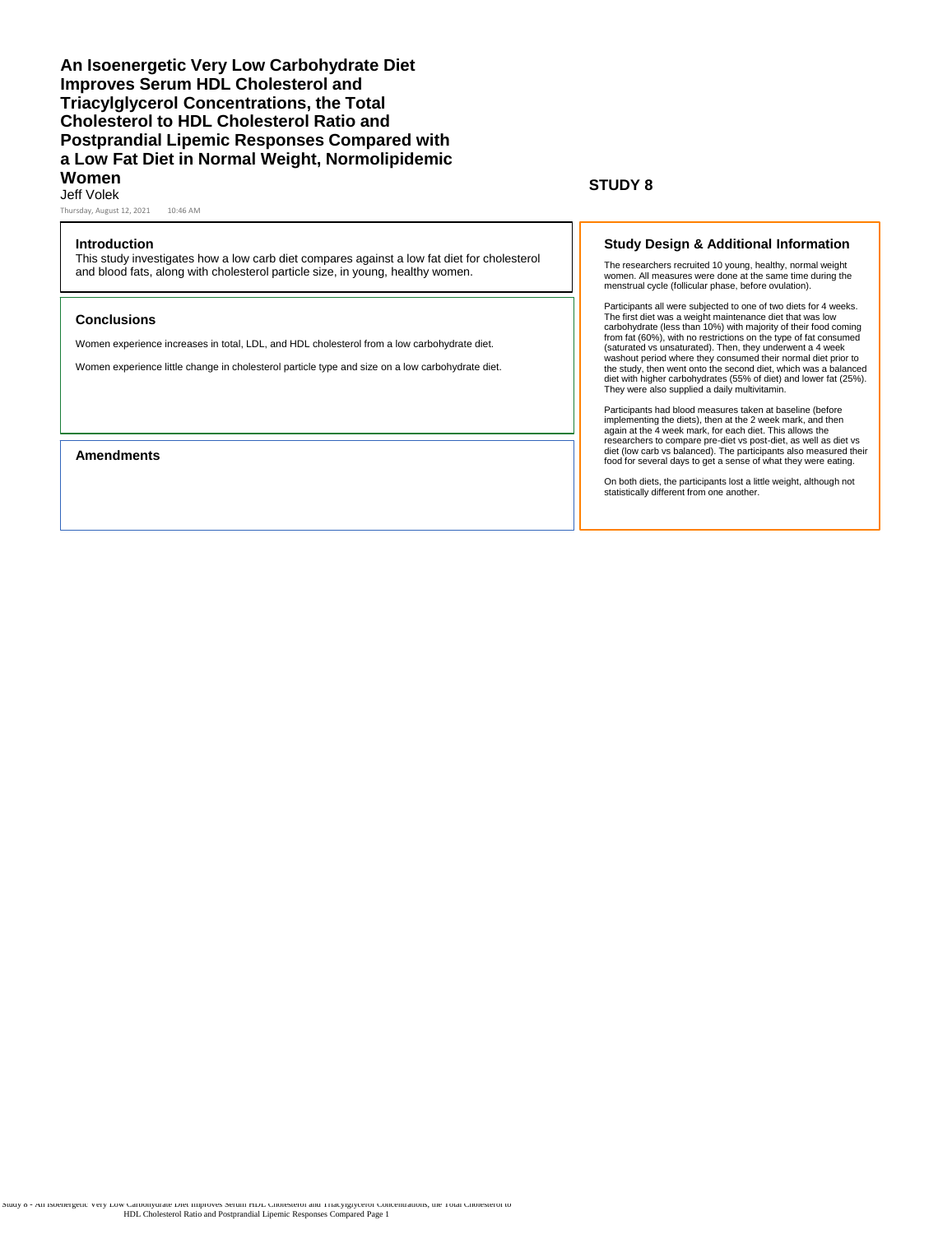# **Human Nutrition and Metabolism**

An Isoenergetic Very Low Carbohydrate Diet Improves Serum HDL Cholesterol and Triacylglycerol Concentrations, the Total Cholesterol to HDL Cholesterol Ratio and Postprandial Lipemic Responses Compared with a Low Fat Diet in Normal Weight, Normolipidemic Women<sup>1,2</sup>

Jeff S. Volek,<sup>3</sup> Matthew J. Sharman, Ana L. Gómez, Timothy P. Scheett<sup>\*</sup> and William J. Kraemer

.<br>Human Performance Laboratory, Department of Kinesiology, University of Connecticut, Storrs, CT<br>06269-1110 and "Laboratory for Applied Physiology, The University of Southern Mississippi, Hattiesburg, MS 39406

ABSTRACT Very low carbohydrate diets are popular, yet little is known about their effects on blood lipids and<br>other cardiovascular disease risk factors. We reported previously that a very low carbohydrate diet favorably<br>a

KEY WORDS: · postprandial lipernia · LDL subclasses · inflammation · ketogenic diets · women

A large number of people have adopted a dietary strategy

Threeworld in part at Experimental Belongy 103, April 2003, San Dega, CA<br>
[Sharman, M. J., Gomez, A. L., Krasmer, W. J., & Volek, J. S. (2003) Lipst and<br>
lipporchein responses to an isotenceptic tentogenic and low-fat diet

0022-3166/03 \$3.00 © 2003 American Society for Nutritional Sciences.<br>Manuscript received 23 April 2003. Initial review completed 16 June 2003. Revision accepted 23 June 2003.

2756

4 Abbreviations used: CRP, C-reactive protein; CVD, cardiovascular disease<br>HDL-C, HDL cholesterol: hs-CRP, high sensitivity; IDL, intermediate density is<br>poprotein; IL-6, interioution-6; LDL-C, LDL cholesterol; LPL, lipopr

sional organizations because of a lack of scientific information that the cause of a lack of scientific information, the causty in adulton, the view low can be such that the section of the state of the state of the state o diet not focused on unsaturated fats in healthy men. Low carb diet also increased the size of LDL (low density lipoprotein) cholesterol in men with a genetic predisposition for atherogenic particles. 1.

This research is only in men and unknown if it happens in women, as well.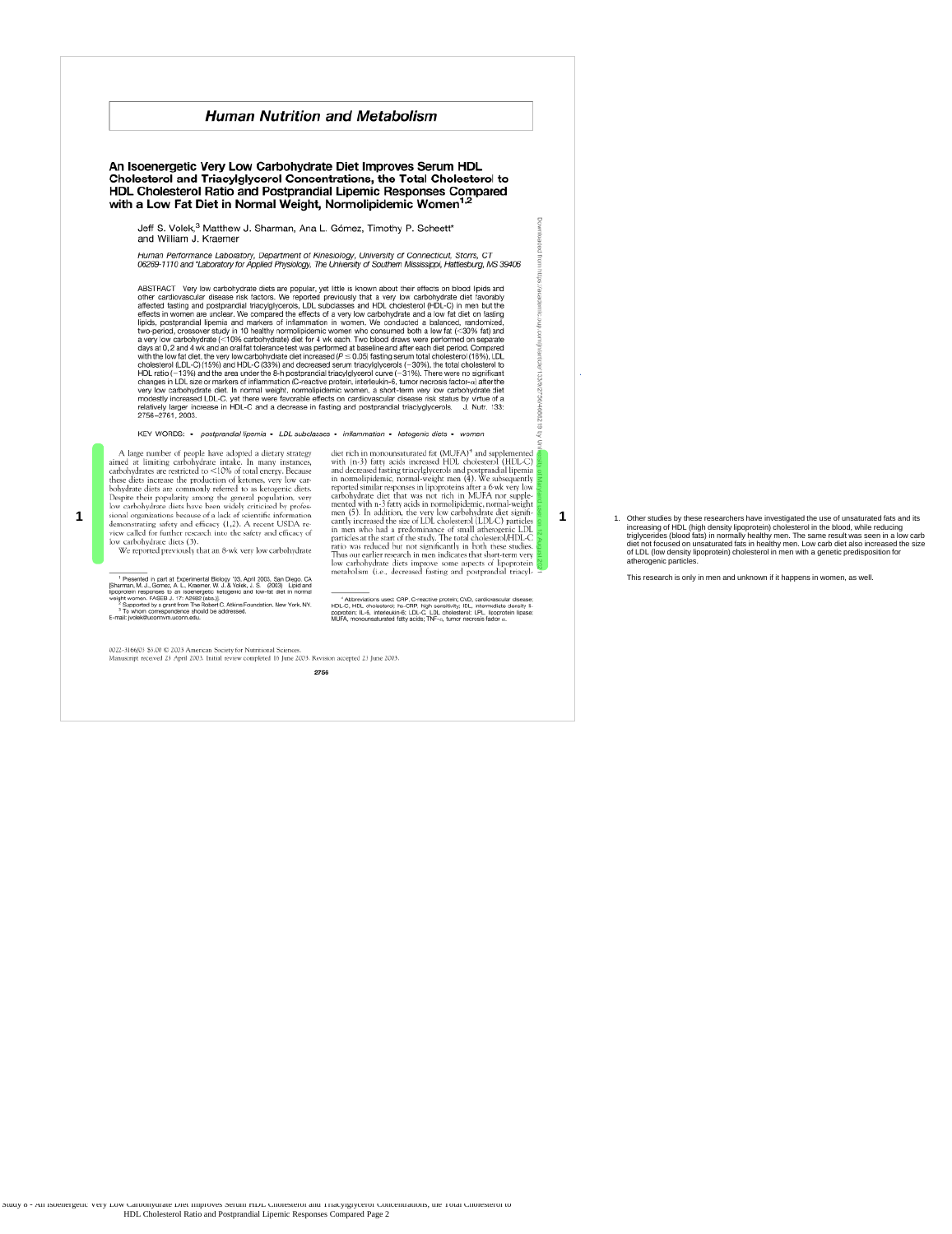glycerols, increased HDL-C and increased LDL size) indepen-<br>dent of weight loss. Whether similar effects occur in women remains unclear.

dent of weight loss. Whether similar effects occur in women<br>remains unclear. In recent years, it has become apparent that low grade<br>vascular inflammation plays a key role in all stages of the<br>parhogenesis of atherecelercs

diet under conditions of weight main<br>teneance is unknown. By the Markondro functions of recolution bare adopted a low carb<br>chydrate diet, books advocating carbohydrate exstriction have onlectively sold millions of coper<br>i

## SUBJECTS AND METHODS

SUBJECTS AND METHODS (Subjects. Healthy normal weight (BMI $<$ 25 kg/m²) normolipidenting women (in = 10) volunteered to particletize in this investigated that a 46 kg. BMI, 22.0 ± 1.8, kg/m²; body far, 26.3 ± 0.1, p.body m

DIETS AND BLOOD LIPIDS 2757<br>2757<br>2757 2757 2005 extended fat and  $\sim 300$  mg cholesterol. Foods encouraged fat and  $\sim 300$  mg cholesterol. To dating the low fat diet included whole grains (breads, coerals and not mean pr

proced our gue very low can<br>conspirat the fermion. A damp mumch complex (Top Care; Topes Assoc, Solido, ID that<br>reansing a main of the sequence of the reason of the sequence<br>of the reason of the sequence was given to whic

2. Low levels of inflammation seems to be linked to cardiovascular disease, which is measured by endothelial dysfunction and vascular inflammation through pro-inflammatory markers/cytokines known as interleukin-6, tumor necrosis factor, and C reacting protein.

**SD**

**SD:** The researchers recruited 10 young, healthy, normal weight women. All measures were done at the same time during the menstrual cycle (follicular phase, before ovulation).

Participants all were subjected to one of two diets for 4 weeks. The first diet was a weight maintenance diet that was low carbohydrate (less than 10%) with majority of their food coming<br>from fat (60%), with no restrictions on the type of fat consumed (saturated vs unsaturated). Then,<br>they underwent a 4 week washo (55% of diet) and lower fat (25%). They were also supplied a daily multivitamin.

Participants had blood measures taken at baseline (before implementing the diets), then at the 2<br>week mark, and then again at the 4 week mark, for each diet. This allows the researchers to<br>compare pre-diet vs post-diet, as measured their food for several days to get a sense of what they were eating.

On both diets, the participants lost a little weight, although not statistically different from one another.

**SD**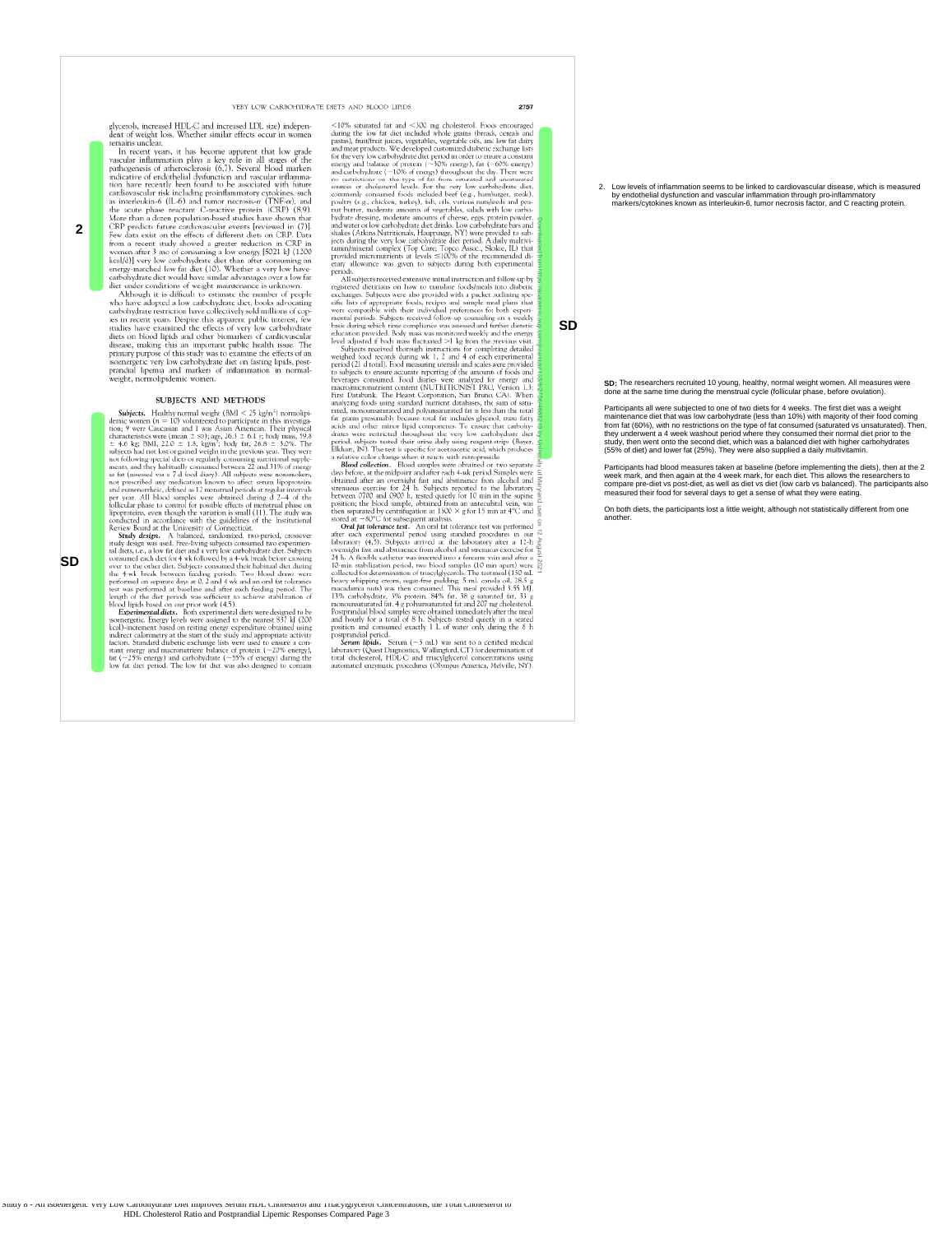**3**

2758 VOLES (1976) VOLES (1976) VOLES (1976) VOLES – cotal choisereoil (II) (LC (12): [LD].<br>C – cotal choisereoil (II) (IV devolving best)<br>glytocrol/5)), which was then conditioned in the condition of the state of the stat

#### **RESULTS**

 $\pmb{ABl}$  dietary mac<br/>nounced significantly when women consumed the very low carbshydrate diet compared with the low fat diet with the very<br>term of distant (Table 1.). We achieved our goals for each diet with<br/> $19\$ 

|          | TABLE 1                                                                                                                             |         |
|----------|-------------------------------------------------------------------------------------------------------------------------------------|---------|
|          | Daily intakes by normal weight women of dietary energy<br>and nutrients during very low carbohydrate<br>and low fat diet periods1.2 |         |
| Nutrient | Very low carbohydrate                                                                                                               | Low fat |

| Enerav, MJ                | $7.5 =$ |    | 1.1          |     | $6.6 \pm 1.2$ |
|---------------------------|---------|----|--------------|-----|---------------|
| Protein, q                | 128     | 土  | 19#          | 68  | $+10$         |
| Protein, % of energy      | 29      | 土  | 24           | 17  | ± 4           |
| Carbohydrate, g           | 43      | ±  | 8#           | 249 | ± 59          |
| Carbohydrate, % of energy | 10      | ±  | 2#           | 62  | ± 6           |
| Sugar, g                  | 12      | 士  | $30^{\circ}$ | 97  | ±28           |
| Total fat, g              | 118     | ÷  | 21#          | 34  | ± 12          |
| Total fat, % of energy    | 60      | ±  | 3#           | 19  | ± 5           |
| Saturated fat, g          | 41      | ±. | 9#           | 10  | ±.<br>4       |
| Monounsaturated fat, a    | 35      | 士  | 7#           | 9   | 士<br>4        |
| Polyunsaturated fat, g    | 20      | ÷  | 5#           | 6   | 3<br>÷.       |
| Alcohol, % of energy      | 1       | ±  | 2#           | 2   | $±$ 2         |
| Cholesterol, mg           | 650     |    | ± 206#       | 123 | $+72$         |
| Dietary Fiber, g          | 12      | ÷  | 5#           | 20  | - 7<br>÷.     |

LDL-C was significantly reduced at wk 2 (-14%) but did not<br>differ at wk 4 of the low fit differ at wk 4 of the low fit differ at when the control can be control. Controlled at when the controlled and not differ a chevared

High sensitivity C-reactive protein (hs-CRP) and proin-**High sensitivity C-reactive protein (hs-CRP) and profilm<br>diffused products of planetary cytokines.** There were no significant effects of<br>either diet on hs-CRP (very low carbohydrate, 0.98  $\pm$  0.23 to<br>0.85  $\pm$  0.24 mg(L

#### **Table 1**

This data shows the diet data these women were consuming on each diet (low carbohydrate or balanced/low fat).

- **Primary Results:**<br>- Energy intake on the Low Eat was 1578 kcalories
- 
- 
- 
- Energy intake on the Low Fat was 1578 kcalories.<br>- Energy intake on the Low Carb was 1794 kcalories.<br>- Protein was higher on the low carb diet.<br>- Sugar was higher for the low fat diet.<br>- Sugar was higher for the low carb
- 

**Note**: Although, statistically, there were no differences in energy intake... 1794 vs 1578 seems<br>substantial (over 200 kcalories a day), especially when considering this is with the same women,<br>so the variability will be the diets were not statistically different from one another in that regard increases my suspicion<br>(with the energy intake data), that had the study lasted another 4 weeks per condition, there<br>would have been a difference.

The researchers point out that the participants lost a little weight on both diets, with no difference between diets. 3.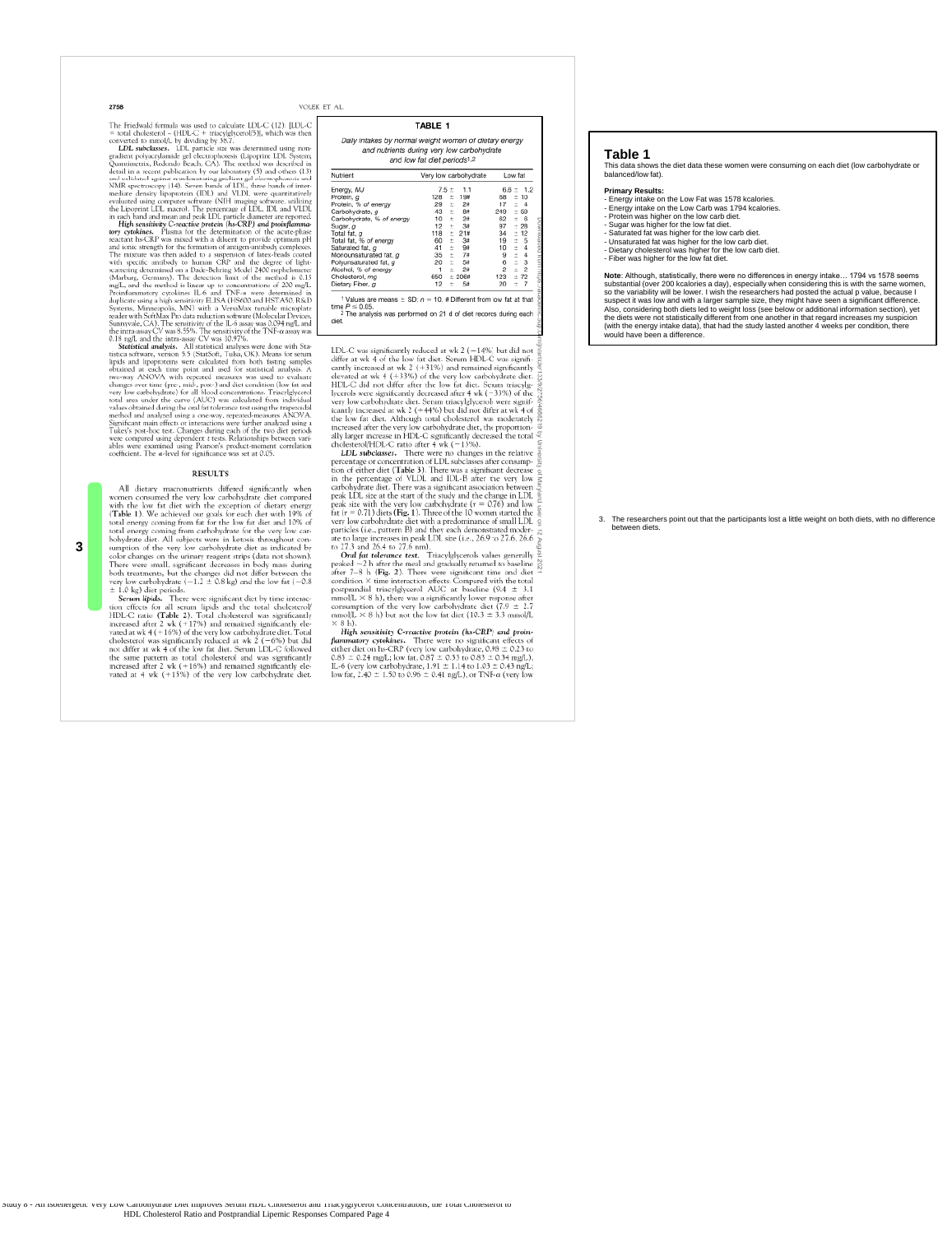VERY LOW CARBOHYDRATE DIETS AND BLOOD LIPIDS \_\_\_\_\_

2759

**4**

| Serum lipids in normal weight women consuming very low carbohydrate and low fat diets1                         |                                                                                                                                                     |                                                                                                                                                                       |                                                                                                                |                                                                                                                                             |                                                                                                                   |                                                              |  |  |  |  |  |
|----------------------------------------------------------------------------------------------------------------|-----------------------------------------------------------------------------------------------------------------------------------------------------|-----------------------------------------------------------------------------------------------------------------------------------------------------------------------|----------------------------------------------------------------------------------------------------------------|---------------------------------------------------------------------------------------------------------------------------------------------|-------------------------------------------------------------------------------------------------------------------|--------------------------------------------------------------|--|--|--|--|--|
|                                                                                                                |                                                                                                                                                     |                                                                                                                                                                       |                                                                                                                | Low fat                                                                                                                                     |                                                                                                                   |                                                              |  |  |  |  |  |
| wk 0                                                                                                           | wk 2                                                                                                                                                | wk 4                                                                                                                                                                  | wk 0                                                                                                           | wk 2                                                                                                                                        | wk 4                                                                                                              | P-value <sup>2</sup>                                         |  |  |  |  |  |
| $4.61 \pm 0.88$<br>$2.94 \pm 0.66$<br>$1.28 \pm 0.29$<br>$0.86 \pm 0.32$<br>$3.72 \pm 0.76$<br>$2.39 \pm 0.63$ | $5.39 \pm 0.52$ <sup>*</sup> #<br>$3.41 \pm 0.37^{\circ}$ #<br>$1.67 \pm 0.33^{\circ}$ #<br>$0.69 \pm 0.17$ #<br>$3.33 \pm 0.56$<br>$2.13 \pm 0.52$ | $5.34 \pm 0.89^{\circ}$ #<br>$3.37 \pm 0.62$ '#<br>$1.69 \pm 0.38$ <sup>**</sup><br>$0.60 \pm 0.14$ <sup>*</sup> #<br>$3.25 \pm 0.54$ <sup>*</sup><br>$2.08 \pm 0.50$ | $4.78 \pm 0.91$<br>$3.11 \pm 0.72$<br>$1.30 \pm 0.28$<br>$0.79 \pm 0.60$<br>$3.77 \pm 0.67$<br>$2.48 \pm 0.64$ | $4.46 \pm 0.70^{\circ}$<br>$2.70 \pm 0.52$ <sup>*</sup><br>$1.24 \pm 0.29$<br>$1.14 \pm 0.59^{\circ}$<br>$3.73 \pm 0.77$<br>$2.26 \pm 0.54$ | $4.53 \pm 0.88$<br>$2.96 \pm 0.67$ \$<br>$1.20 \pm 0.24$<br>$0.82 \pm 0.28$<br>$3.86 \pm 0.70$<br>$2.53 \pm 0.60$ | < 0.0001<br>0.0001<br>< 0.0001<br>0.0290<br>0.0437<br>0.0897 |  |  |  |  |  |
|                                                                                                                |                                                                                                                                                     |                                                                                                                                                                       | IADLE Z<br>Very low carbohydrate                                                                               |                                                                                                                                             |                                                                                                                   |                                                              |  |  |  |  |  |

1 Values are mean  $\pm$  SD,  $n = 10$ ,  $\prime$  Different from wk 0,  $P \le 0.05$ : \$ different from wk 2,  $P \le 0.05$ : # different from low fat at that time,  $P \le 0.05$ . <sup>2</sup> P-value for interaction between diet and time.<br><sup>3</sup> LDL-C, LDL cholesterol; HDL-C, HDL cholesterol.

carbohydrate, 7.50  $\pm$  0.74 to 5.99  $\pm$  0.38 ng/L; low fat, 7.90  $\pm$  0.97 to 7.29  $\pm$  0.62 ng/L).

#### **DISCUSSION**

**DISCUSSION**<br>
Very low carbohydrate diets have been criticized because of concerns related to adverse effects on cardiovascular disease (CCVD), yet few studies have directly evaluated the effects on critical critical crit

#### TABLE 3

Low density lipoprotein subclass concentrations in normalweight women consuming very low carbohydrate

|                            |      | Very low carbohydrate                                         | Low fat                                         |                             |  |
|----------------------------|------|---------------------------------------------------------------|-------------------------------------------------|-----------------------------|--|
| Lipoprotein fraction       | wk 0 | wk 4                                                          | wk 0                                            | wk 4                        |  |
|                            | 96   |                                                               |                                                 |                             |  |
| VLDL <sup>2</sup><br>IDL-C |      | $11.4 \pm 2.3$ $8.0 \pm 2.24$<br>$10.3 \pm 3.7$ $7.9 \pm 1.5$ | $12.8 \pm 4.1$ $11.3 \pm 3.2$<br>$10.2 \pm 2.3$ | $10.1 \pm 1.7$              |  |
| IDL-B                      |      | $5.2 \pm 1.4$ $4.7 \pm 1.6$ **                                |                                                 | $5.3 \pm 0.9$ $5.8 \pm 1.2$ |  |
| IDL-A                      |      | $7.6 \pm 3.5$ $7.5 \pm 3.4$                                   |                                                 | $5.8 \pm 2.9$ $7.3 \pm 2.8$ |  |
| LDL-1                      |      | $20.8 \pm 6.6$ 22.3 $\pm$ 5.4                                 | $18.8 \pm 4.6$                                  | $20.6 \pm 4.3$              |  |
| LDL-2                      |      | $10.6 + 6.2$ $12.3 + 5.5$                                     | $12.8 \pm 6.9$                                  | $13.7 + 6.8$                |  |
| LDL-3                      |      | $1.3 \pm 1.9$ $2.0 \pm 2.4$                                   | $2.2 \pm 2.0$                                   | $2.1 \pm 2.8$               |  |
| LDL-4                      |      | $0.2 \pm 0.4$ $0.3 \pm 0.6$                                   |                                                 | $0.3 \pm 0.6$ $0.2 \pm 0.7$ |  |
| $LDL-5$                    |      | $0.0 \pm 0.0$ $0.0 \pm 0.0$                                   |                                                 | $0.1 \pm 0.2$ $0.0 \pm 0.0$ |  |
| Peak LDL size, nm          |      | $27.5 \pm 0.7$ $27.6 \pm 0.5$                                 | $27.3 \pm 0.7$ $27.2 \pm 6.8$                   |                             |  |
| Mean LDL size, nm          |      | $27.1 \pm 0.4$ $27.0 \pm 0.4$                                 | $26.9 \pm 0.4$ $27.0 \pm 0.4$                   |                             |  |

magnitude of the increases. After a 6-wk very low carbohydate diet period in normal-weight men, total cholesterol, LDL-C and HDL-C increased 5, 4 and 128%, respectively (5). Corresponding changes in this study were 16, 15



**FIGURE 1** Relationship between baseline peak LDL size and the change in peak LDL after 4 wk of consuming very low carbohydrate  $\theta^2$  = 0.58;  $P < 0.05$  and low fat  $\theta^2 = 0.50$ ;  $P < 0.05$ ) diets in normal-<br>weight women

# **Table 2**

This data shows the various cholesterol and blood tat (triacylglycero/Iriglyceride) levels when the<br>women were on each diet (low carbohydrate vs low fat/high carb). \* = That value is different from the<br>baseline (week 0) o

### **Primary Results:**

- Total cholesterol increases with a low carbohydrate diet. Total cholesterol reduces after 2 weeks on a low fat diet.
- LDL cholesterol increases with low carbohydrate diet.
- 
- 
- LDL decreases with low fat diet.<br>- HDL increases on a low carbohydrate diet.<br>- HDL does not change for the low fat diet.<br>- Triglycerides decrease with low carb diet.
- Triglycerides increase at week 2 with the low fat diet.

Take Away: Cholesterol generally increases on the low carbohydrate diet and decreases or<br>stays stable on the low tat diet. Triglycerides/blood fats decrease on the low carbohydrate diet and<br>either increase or stay stable o

4. Other studies by this group have also shown increases in cholesterol, in men.

# **Table 3**

This data shows the differences in Very Low Density Lipoprotein (VLDL), Intermediate Density<br>Lipoprotein (IDL), Low Density Lipoprotein (LDL) types and size of the particles in these diets \*low<br>carb vs low fat).

Not much change here, honestly. There's a reduction in VLDL and IDL-B in the low carbohydrate diet group.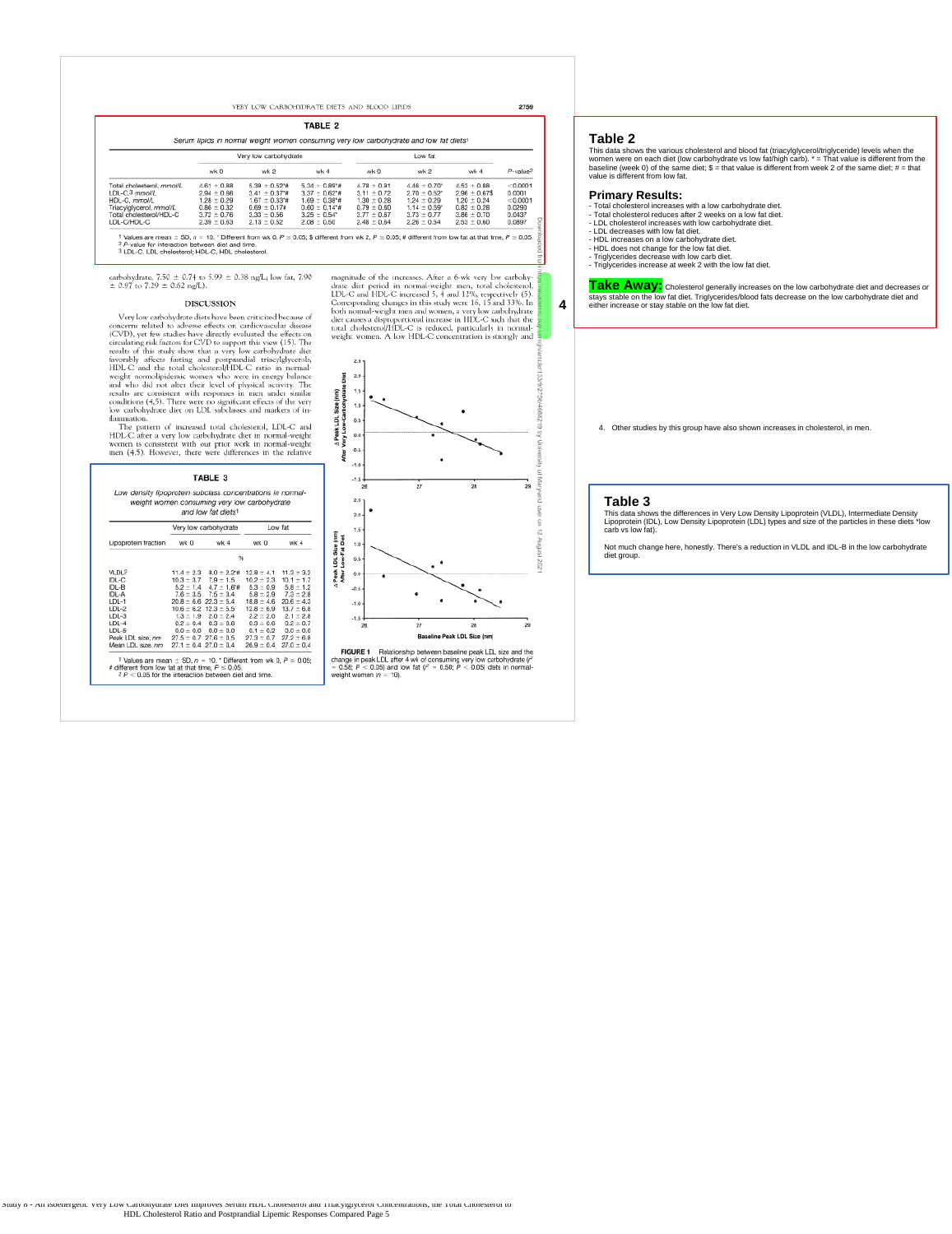

**FIGURE 2** Serum triacy/glycerol concentrations after ingestion of high fat meal at baseline and after 4 wk of consuming very low<br>tarbohydrate and low fat diets in normal-weight women, Values are<br>nears  $\pm$  ssu,  $n = 10$ .

means  $z = \tan, n = 10$ . There were significant time  $\theta^p$  < 0.0001) and diet<br>
x time  $\theta^p = 0.039$  effects.<br>
inversely associated with risk for coronary heart disease and a<br>
high HDL-C is associated with reduced risk (16). I

5

ET AL.<br>
In contrast to our findings in men, there were no changes in<br>
the relative percentage or concentration of LDL subclasses<br>
after consumption of the veyo we arehofts changed and<br>
may have been because the women had

 $6\phantom{a}$ 

### **ACKNOWLEDGMENTS**

### LITERATURE CITED

1. Blackburn, G. L., Philips, J. C. & Morreale, S. (2001) Physician's guide<br>
10 popular low-endorbydote weight-lose distribution (2001, C. D., J. Med. 88: P6-1714<br>
Education Constraints (2001, C. D. D. Med. 88: 2001, Phys

There were no significant differences in cholesterol particle subclasses, unlike those seen in men, which did see an increase in particle size. The researchers point out this could be because women already have larger part

The increases in HDL cholesterol could be due, according to the researchers, to production by the liver and intestines and/or increased activity of the lipoprotein lipase (LPL), which cleaves fat molecules, and leads to th

The increases LPL activity may also be a contributing reason for why triglycerides decrease, as<br>elevated LPL activity is present with low carb diets, as a whole.